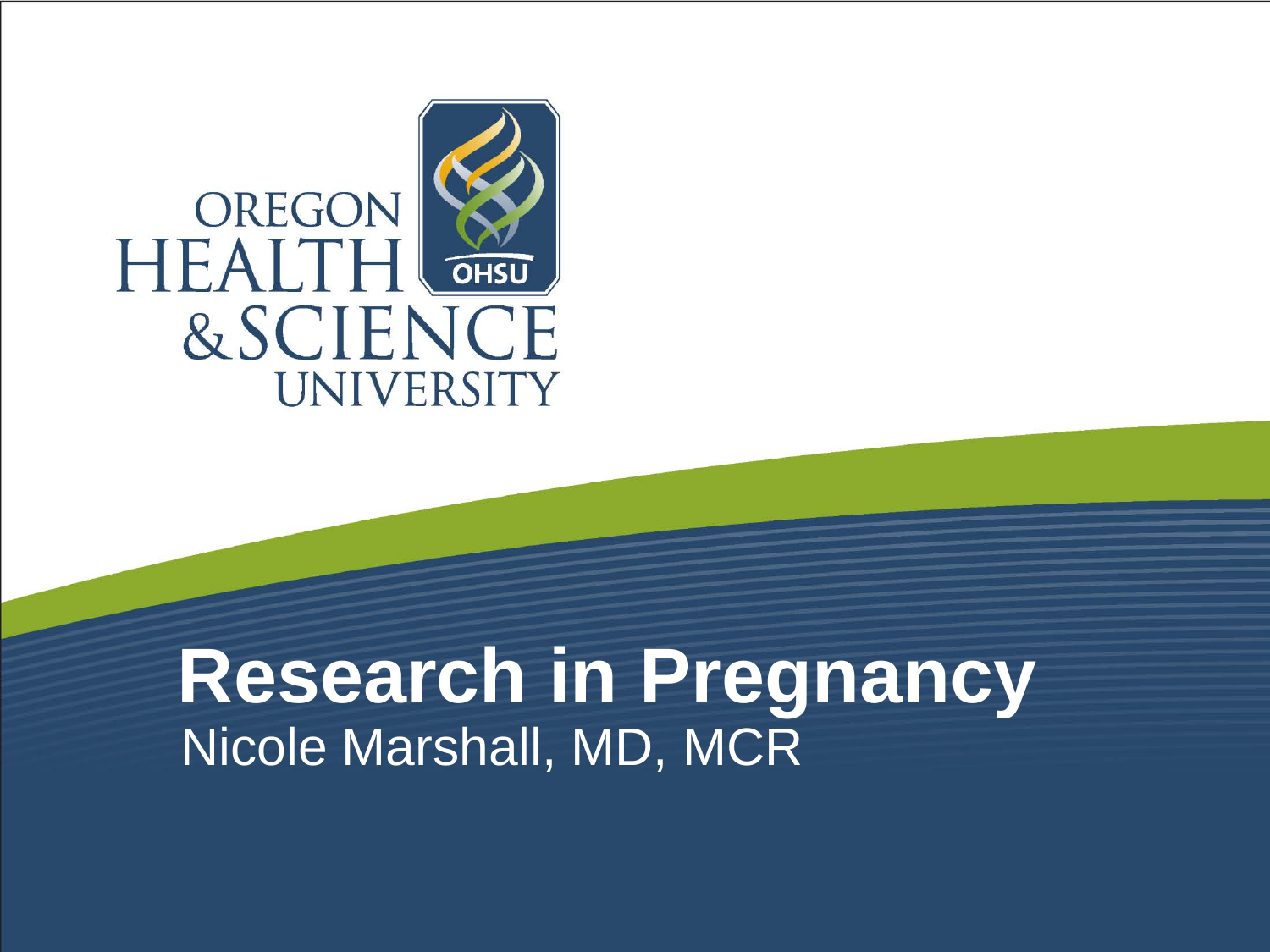#### **Introduction**

- Assistant Professor, Maternal-Fetal Medicine
- K23
	- former KL2 scholar
- Impact of maternal body composition on placental function and fetal growth

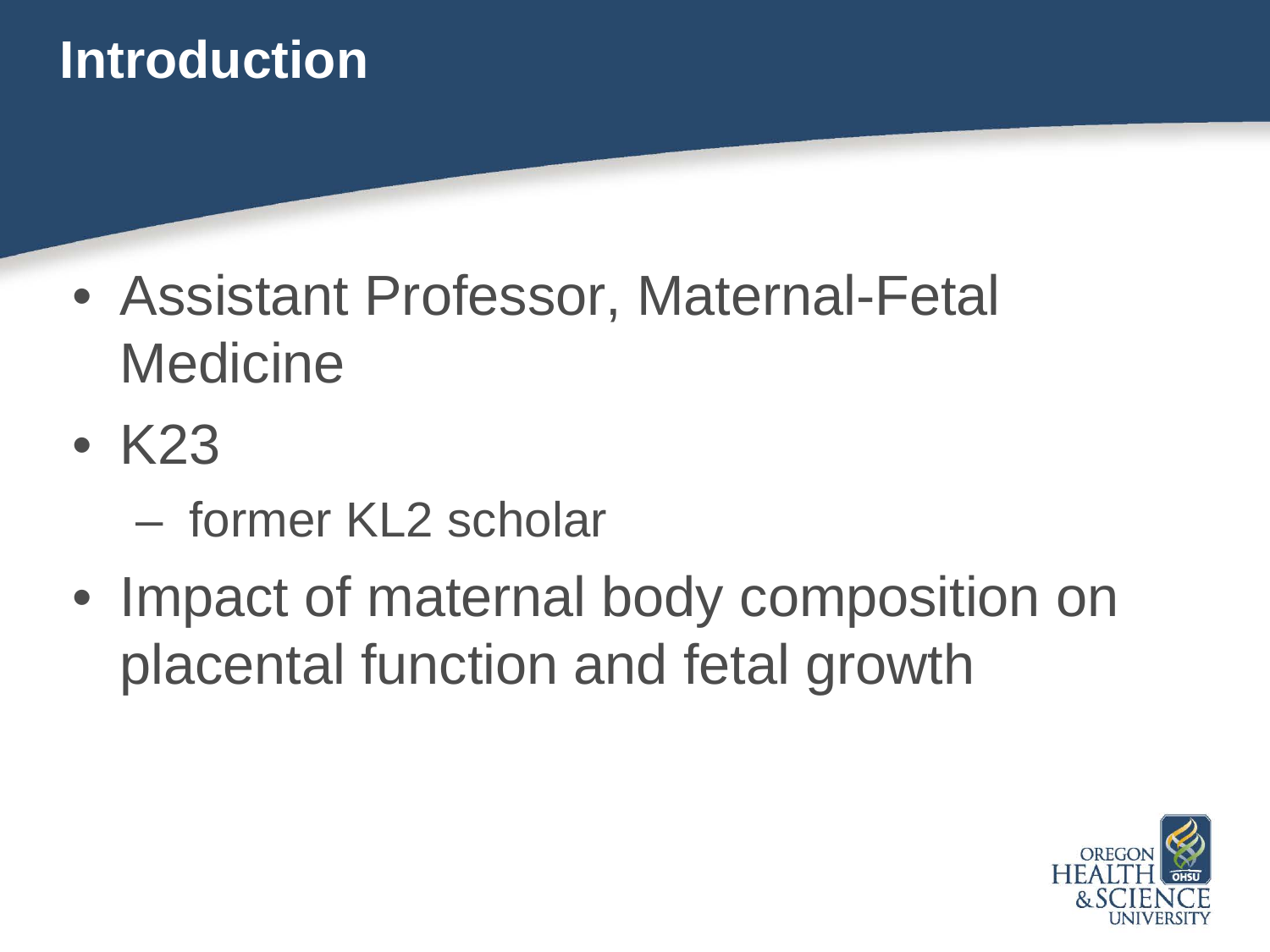### **Current Study**

- Enrolling 200 women of various pre-pregnancy BMI
- Part 1
	- 12-16 weeks gestation
		- Body composition, blood sample, dietary evaluation
	- 24-28 weeks dietary evaluation
- Part 2
	- >37 weeks gestation
		- Body composition, blood sample, and dietary evaluation
	- Delivery
		- Maternal blood, cord blood, placental samples, infant measurements
	- 6 week, 6 month, and 12 month postpartum
		- Dietary evaluation and infant feeding survey
		- 12 month infant growth chart

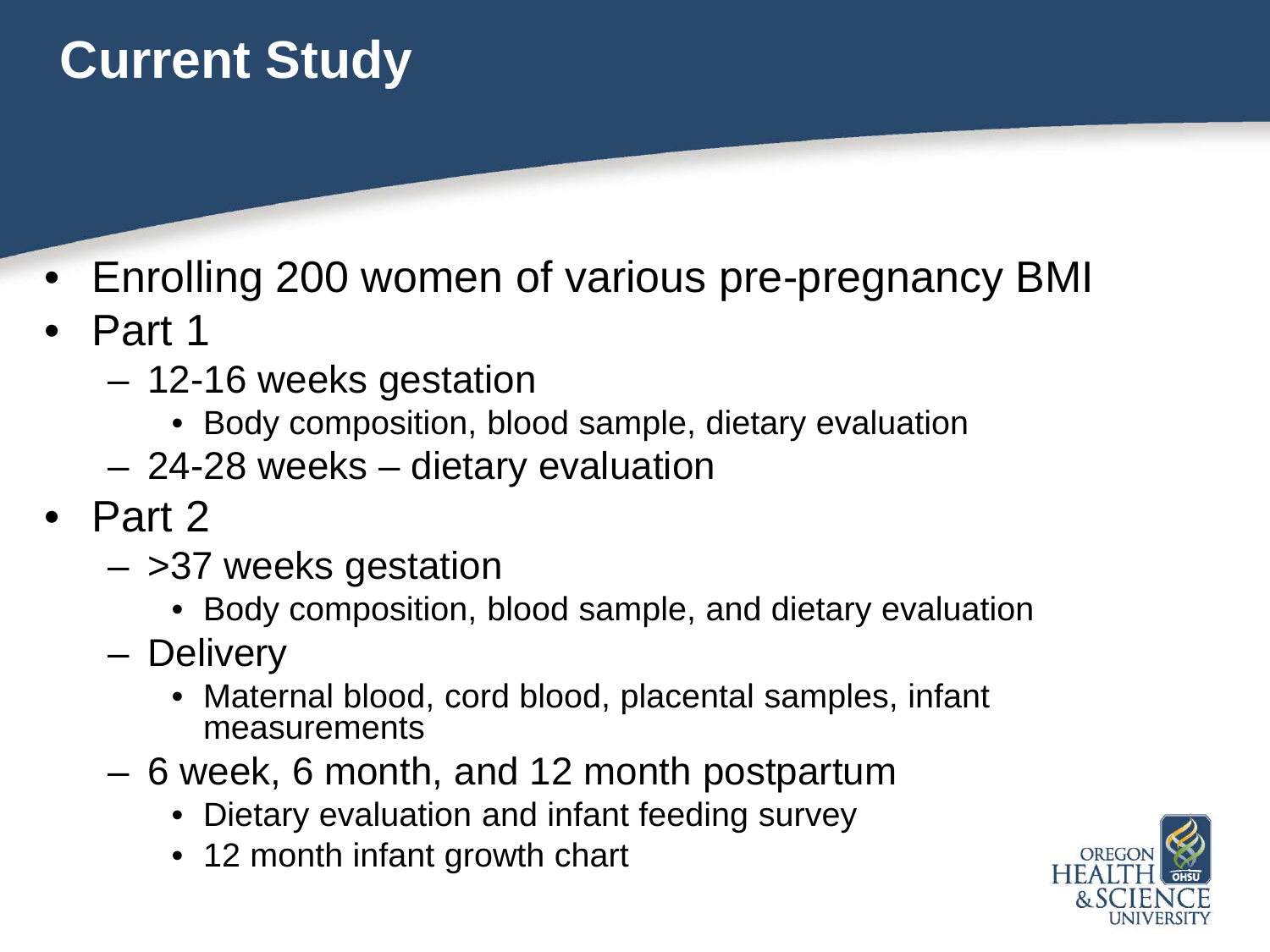### **Challenges with Pregnant Women**

- Study Design
- IRB approval
- Recruitment
- Consent
- Retention/follow-up

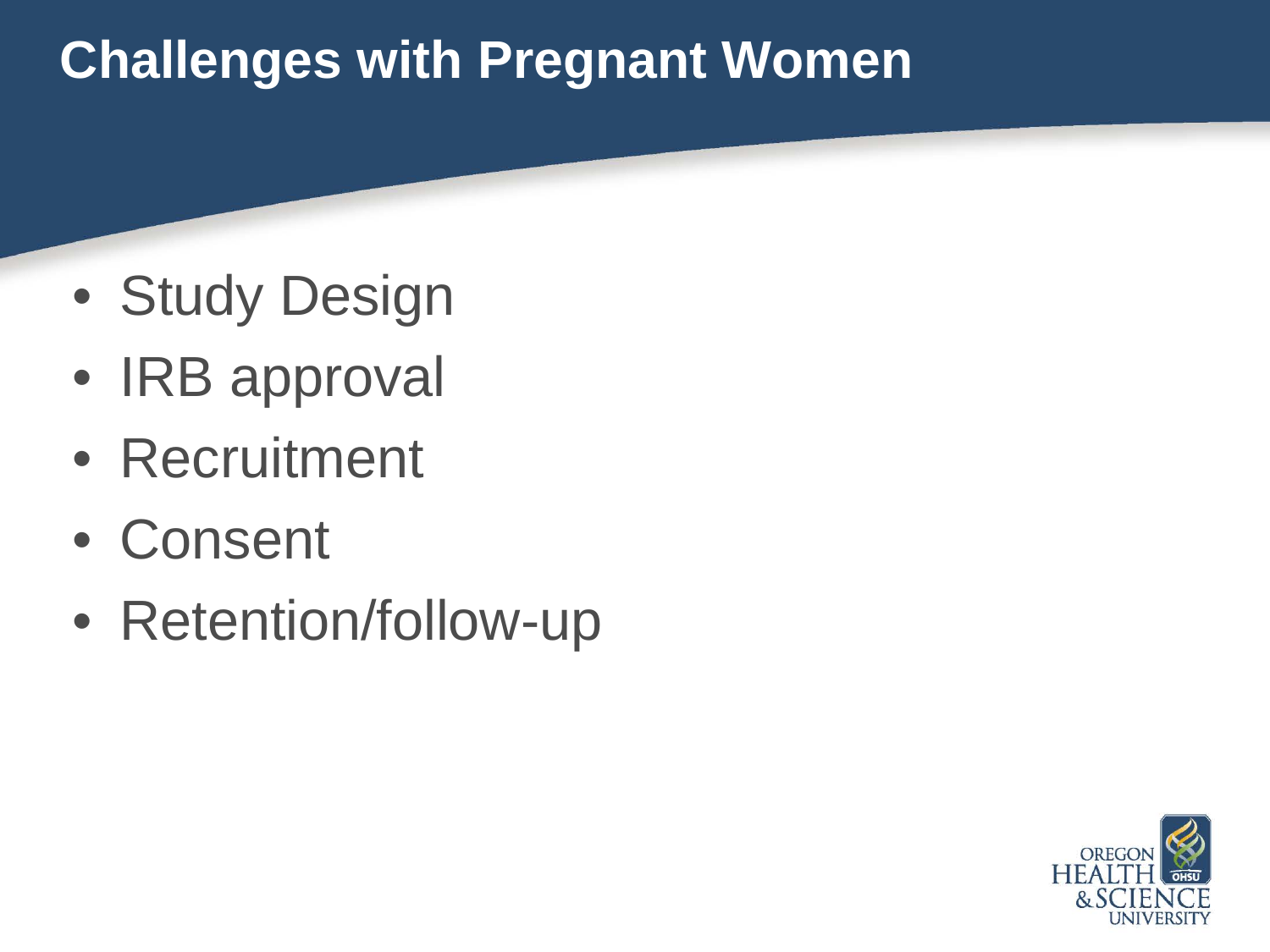### **Delivery Timing**



 $&S$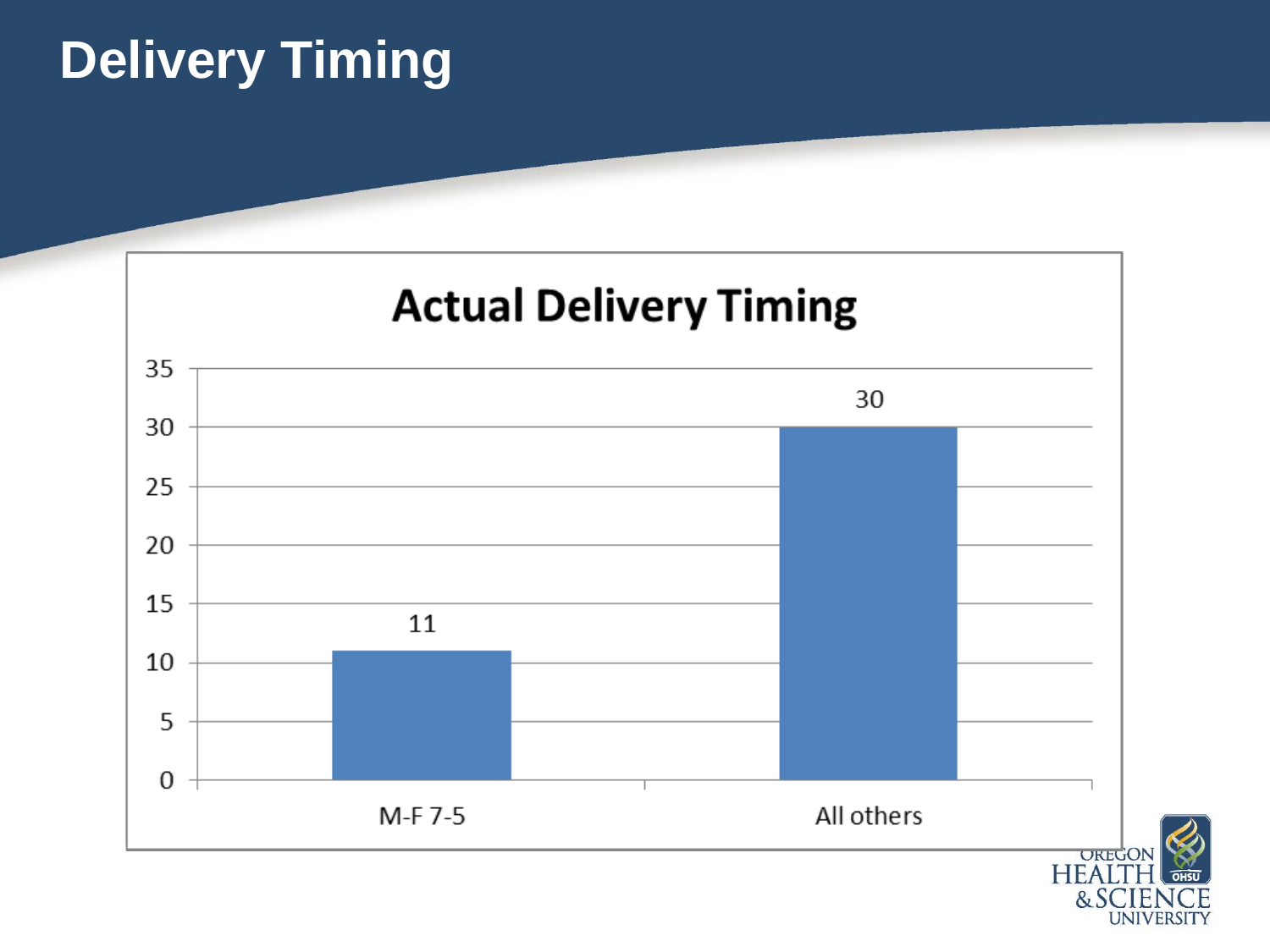# OCTRI Research Forum: *Including Special Populations in Research*

Elizabeth Eckstrom, MD, MPH Associate Professor & Director of Geriatrics Division of General Internal Medicine & Geriatrics

Research Areas: Exercise in older adults (tai chi RCTs) Educational research (Interprofessional Teams) Best Practices Dissemination in Clinical Settings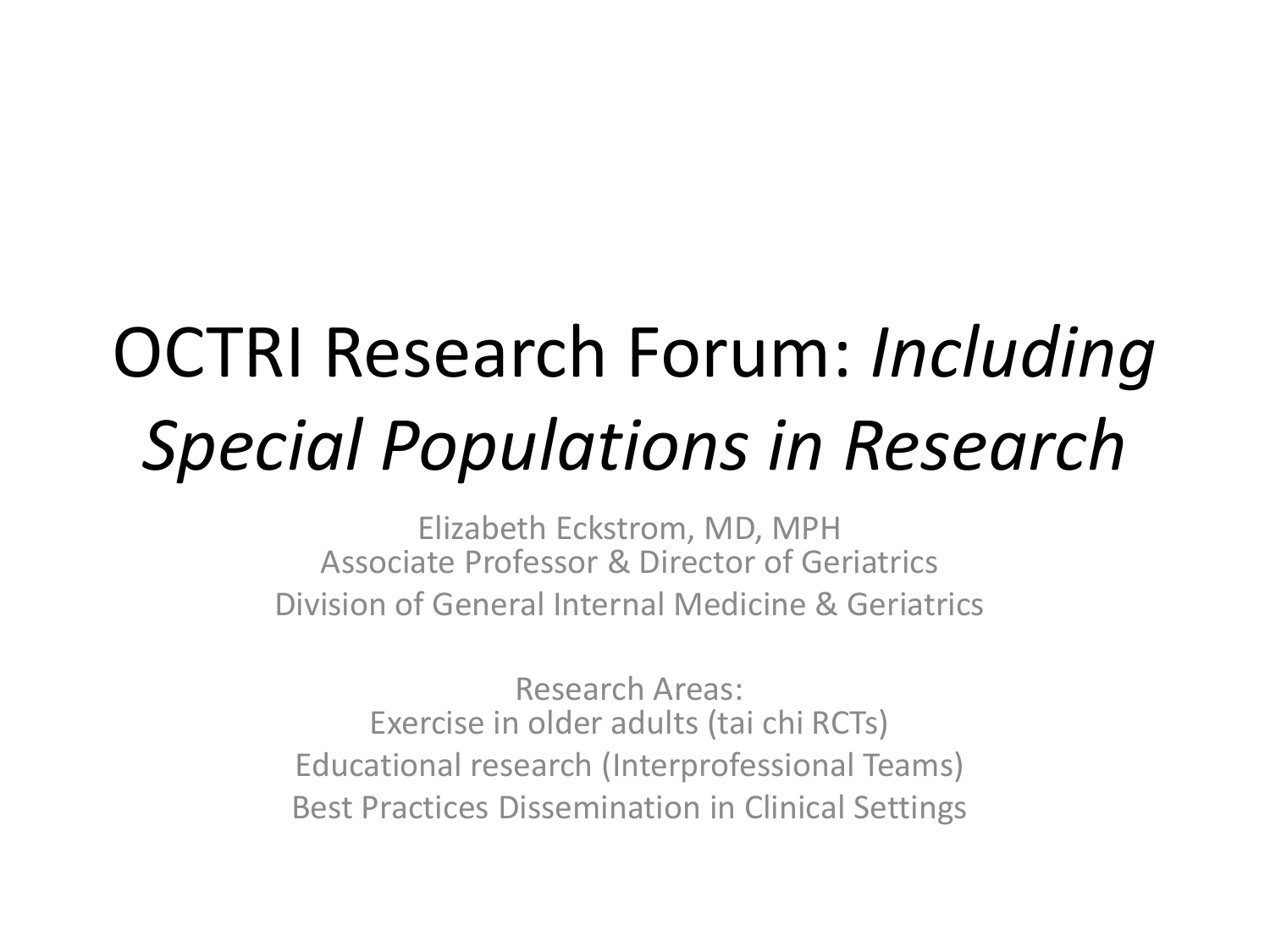## Special Considerations for Older Adults

- Age cutoffs, multiple comorbidities and other "inexcusable" exclusion criteria
- Logistics and anticipated decline in health, burden of data collection
- Cognitive Impairment and consent; inclusion of proxy consenters/data collection methods
- Setting of care: Older adults transition between settings (community, hospital, long term care)
- Not health care provider but health care TEAM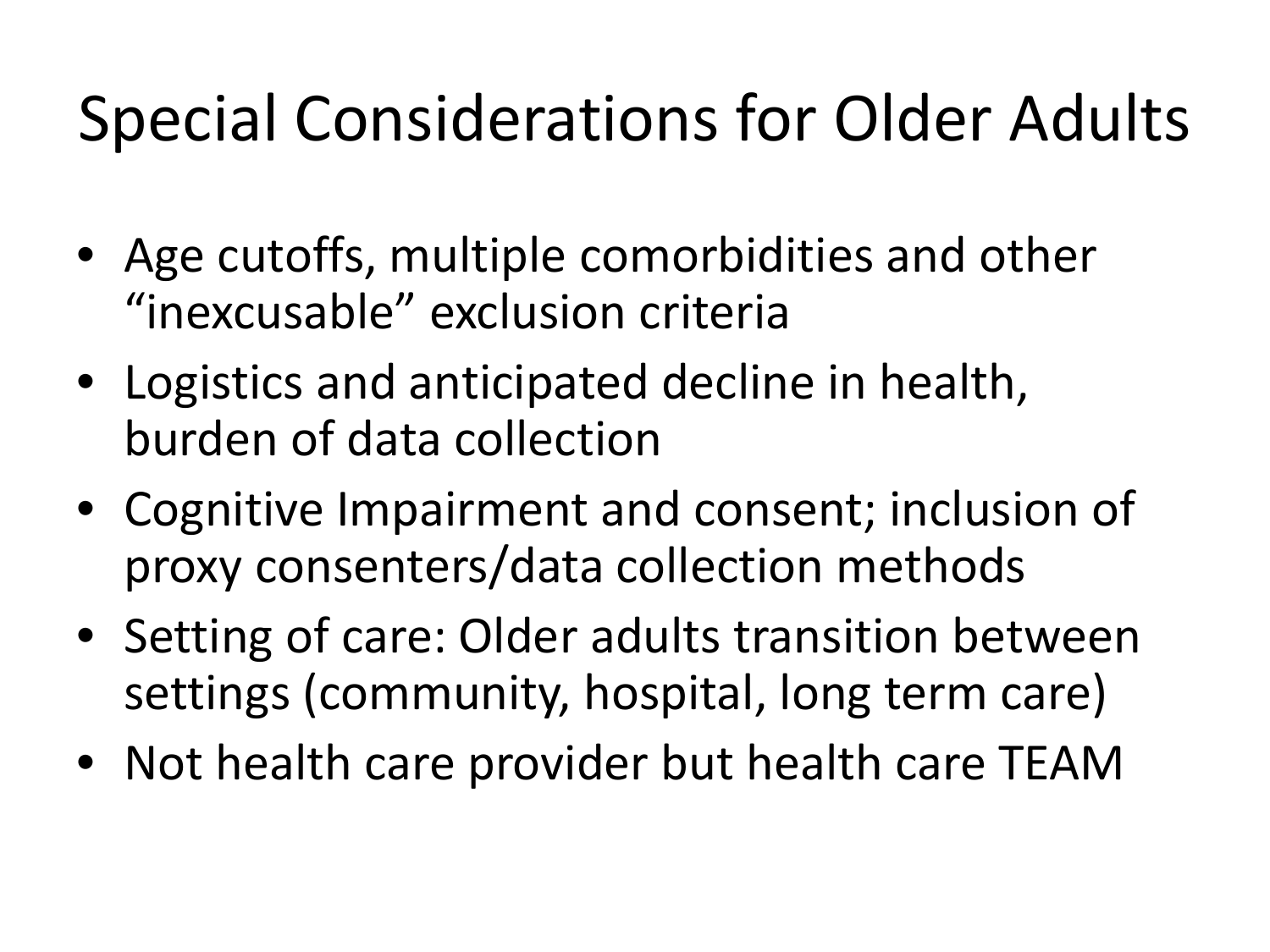### Resources

- **Making General Internal Medicine Research Relevant to the Older Patient with Multiple Chronic Comorbidities,** [Journal of General](http://link.springer.com/journal/11606)  [Internal Medicine](http://link.springer.com/journal/11606):2014;29 [\(6](http://link.springer.com/journal/11606/29/6/page/1)), pp 915-919
- Health and Retirement Study Standard Protocols: http://hrsonline.isr.umich.edu/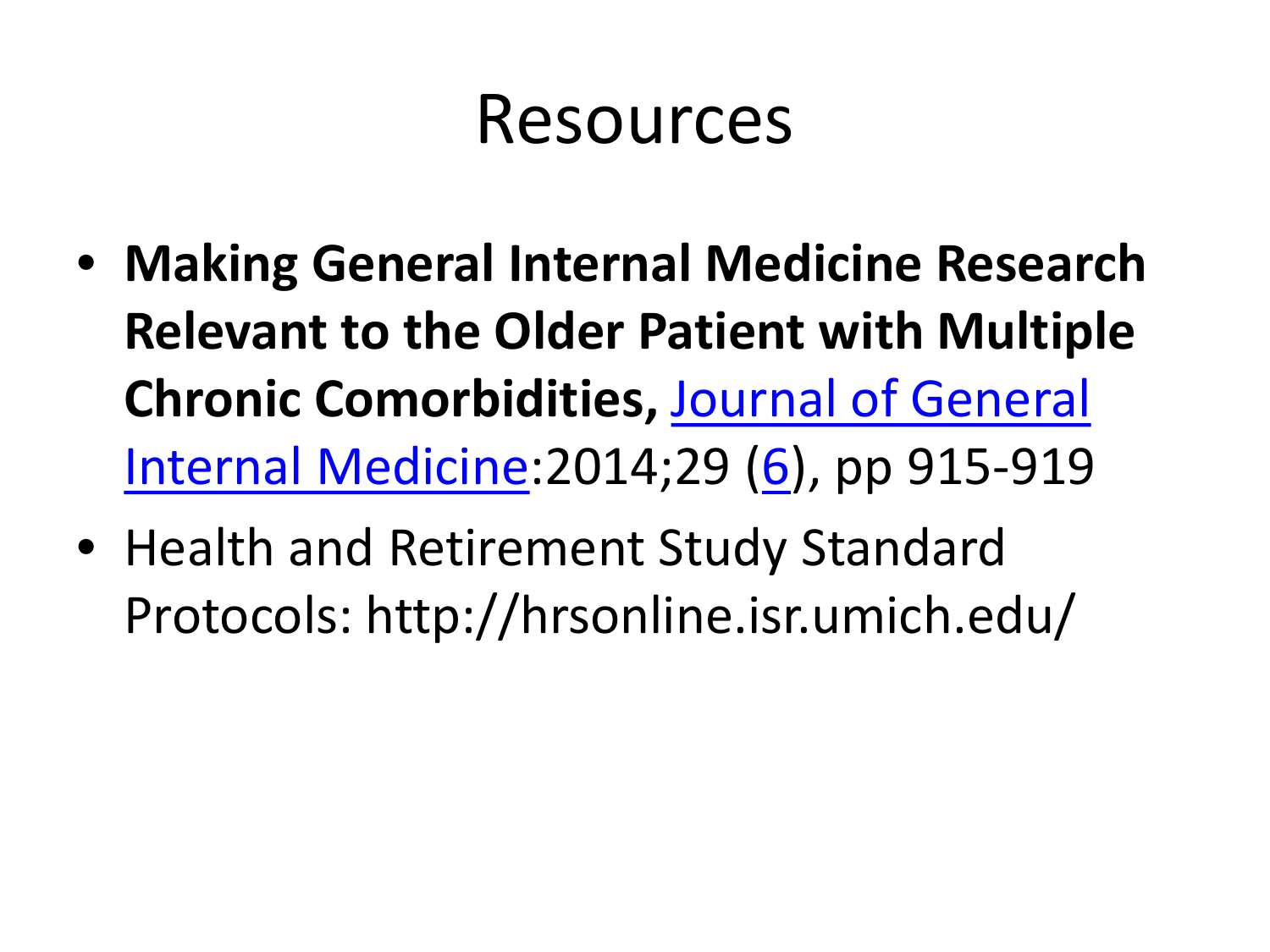| <b>Geriatric-relevant outcomes</b> | <b>Proposed brief assessments</b>                                                                                                                         |
|------------------------------------|-----------------------------------------------------------------------------------------------------------------------------------------------------------|
| Cognition                          | Mini-Cog<br><b>Short Portable Mental Status</b><br><b>Questionnaire (SPMSQ)</b><br><b>Montreal Cognitive Assessment (MOCA)</b>                            |
| <b>Physical function</b>           | Activities of daily living<br>Instrumental activities of daily living<br>Karnofsky performance scale<br>Australia-modified Karnofsky<br>performance scale |
| Symptom burden                     | <b>Condensed Memorial Symptom</b><br><b>Assessment Scale (CMSAS)</b>                                                                                      |
| Mobility/ falls                    | Timed up and go test                                                                                                                                      |
| Delirium                           | Confusion assessment method                                                                                                                               |
| Depression                         | PHQ-9<br>Geriatrics depression scale                                                                                                                      |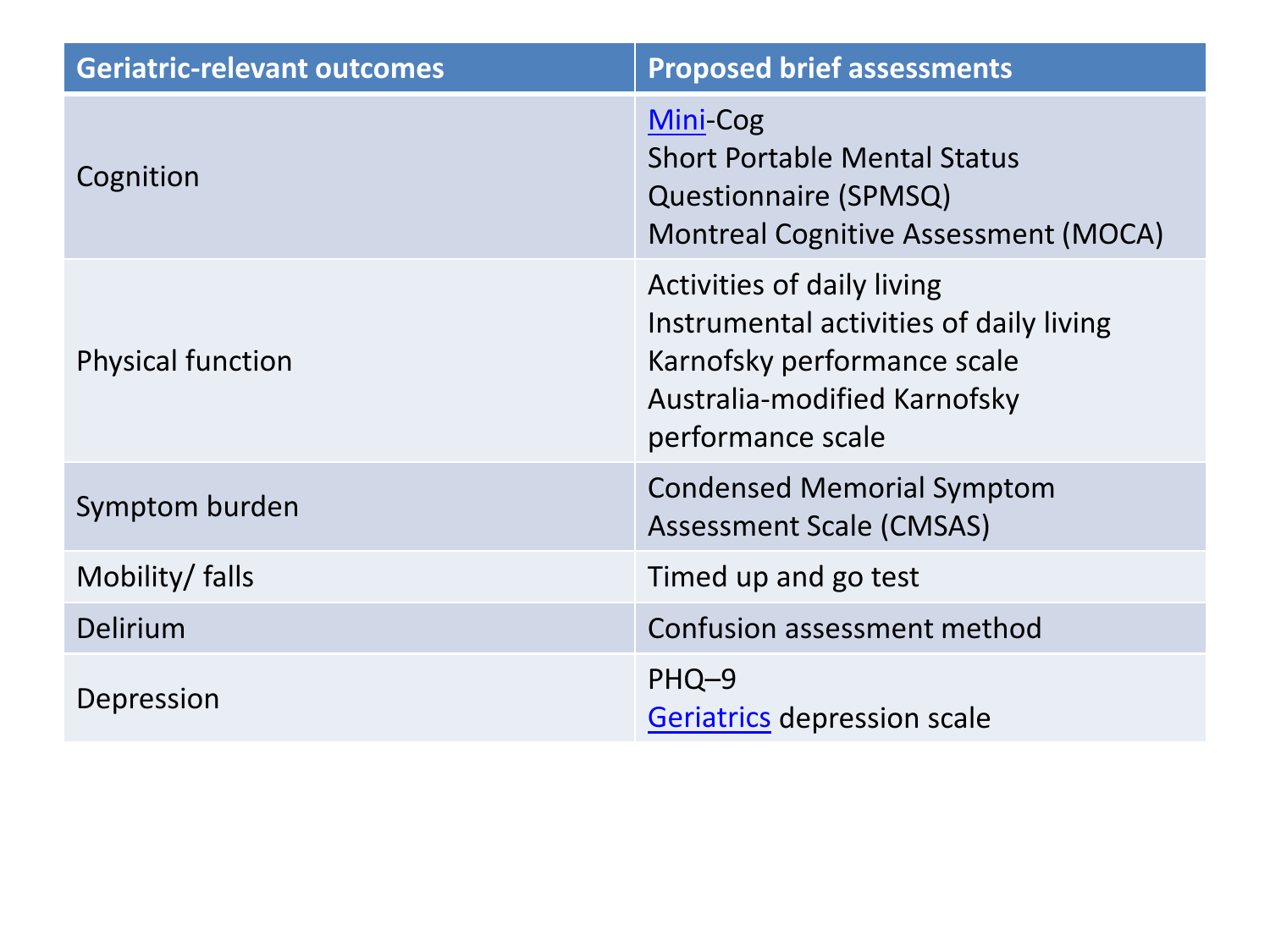**Disability is something we experience, not something we are**

Ways we think about "disability"

- Function rather than diagnosis
- Secondary conditions rather than primary "disabling" diagnosis

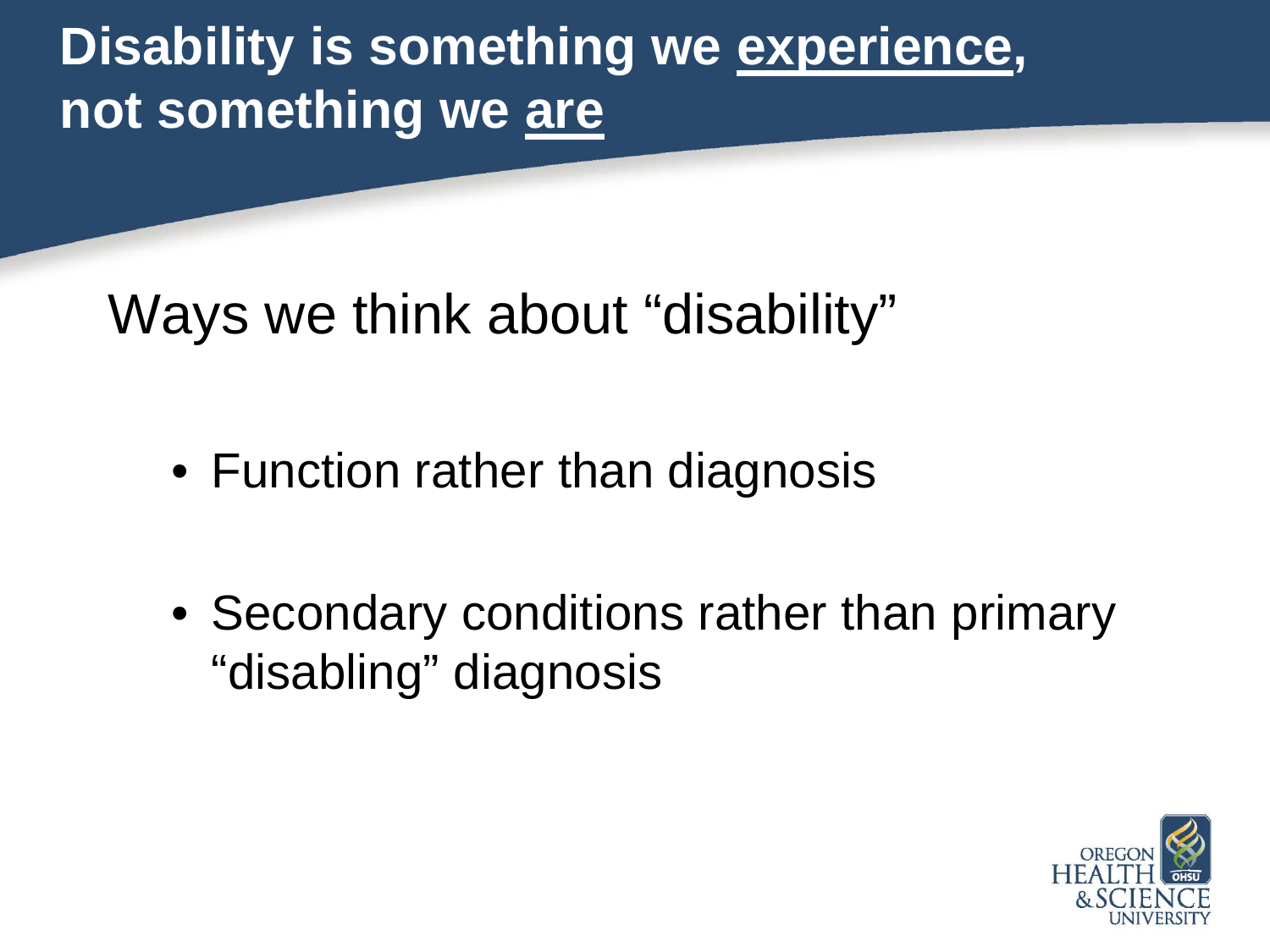### **What's the problem?**

### Historic discrimination based on apparent disability

People who experience disability were actively excluded:

- In research it's complicated
- In society it's uncomfortable

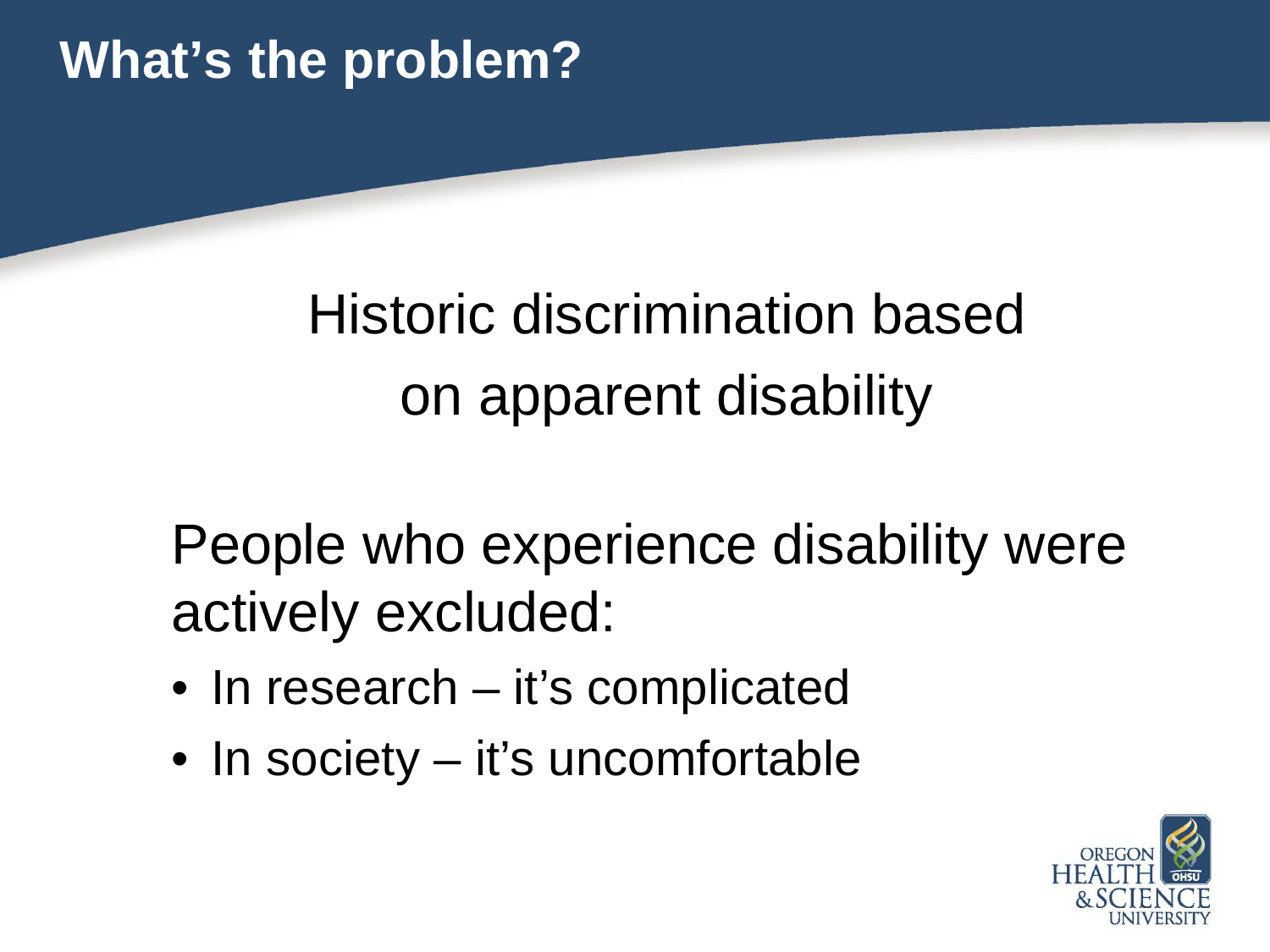### *Active inclusion* efforts are necessary

- Research much infrastructure and assumptions of inclusion are not present
- Socially demands full participation, inclusion in all aspects, "nothing about us without us"

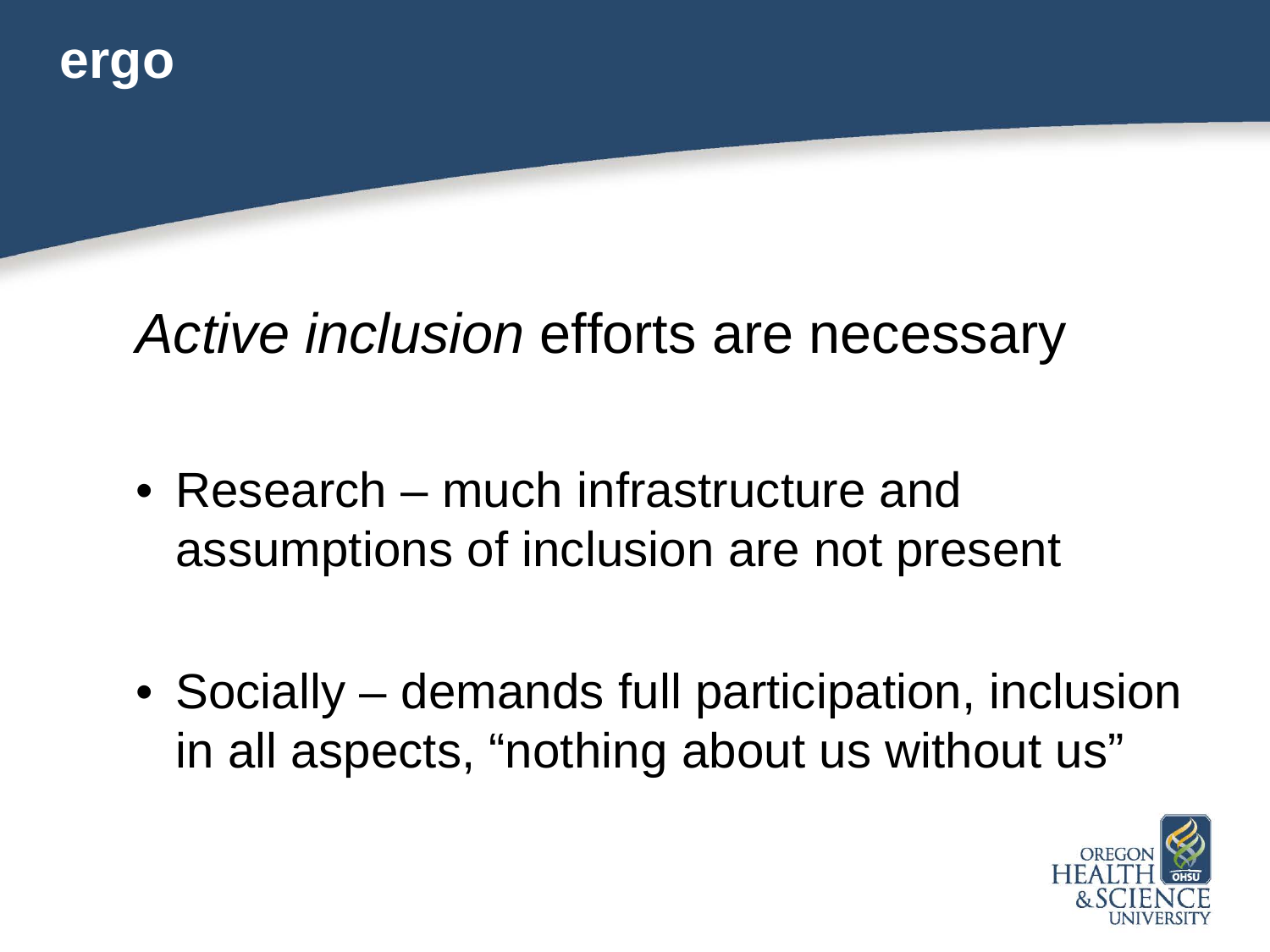#### **Features of inclusive research to consider**

- Support persons
- Adaptations to methods
- Consent
- Coercion